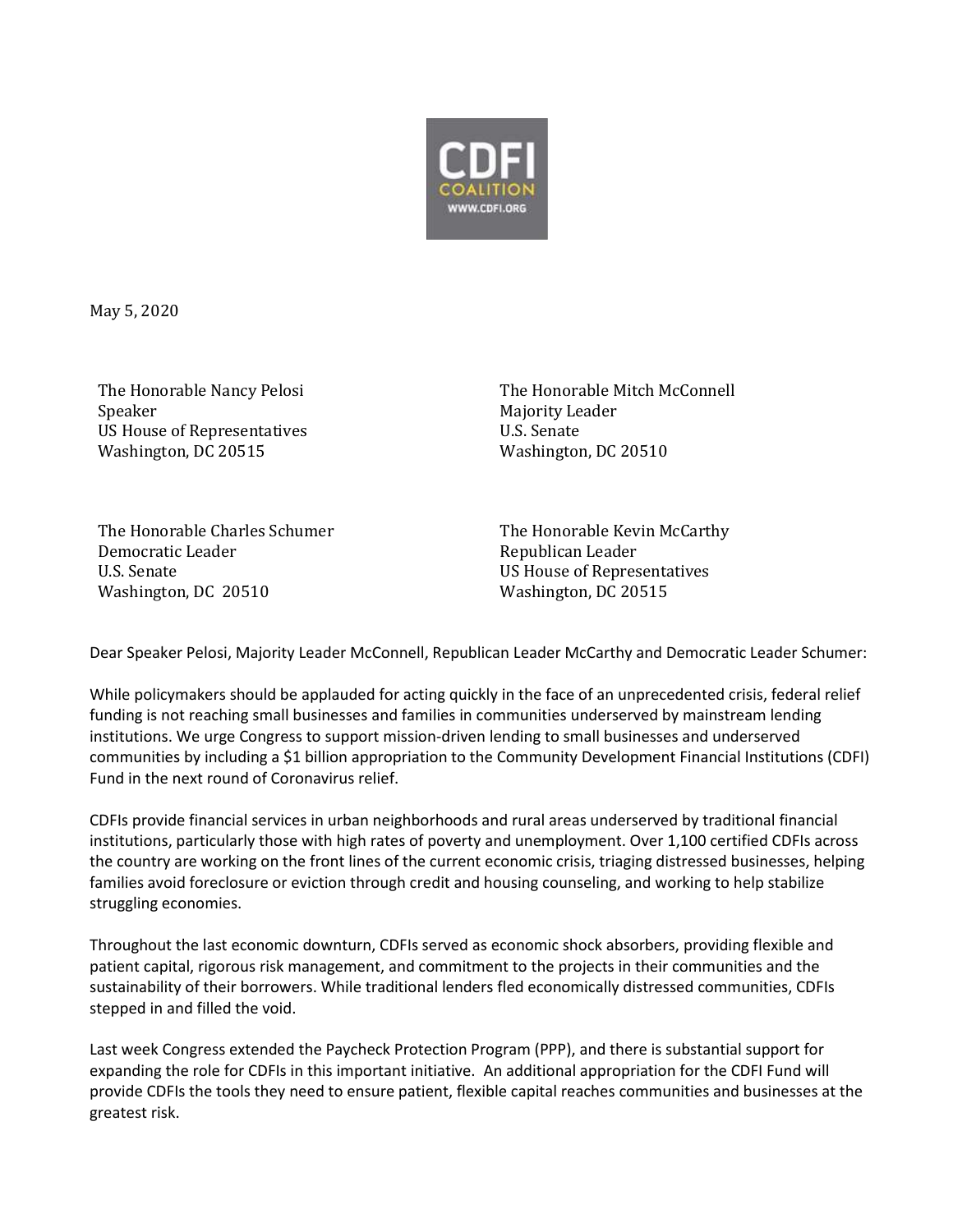In 2009, Congress provided \$100 million to the CDFI Fund under the American Renewal and Recovery Act, and CDFIs put that capital to work, leveraging \$12 for every dollar of federal resources. It took more than a decade for many small towns and economically distressed neighborhoods to recover from the Great Recession. We can do better. The dire and unprecedented economic circumstances in rural and urban communities across the country demand a more aggressive federal response.

We strongly urge you to provide \$1 billion to the CDFI Fund and ensure relief funds reach tens of thousands of small businesses and families left behind by previous relief packages.

| Sincerely,                                                |               |           |
|-----------------------------------------------------------|---------------|-----------|
| Alaska Growth Capital                                     | Anchorage     | АK        |
| <b>Tongass Federal Credit Union</b>                       | Ketchikan     | AK        |
| Alaska Benteh Capital                                     | Palmer        | AK        |
| Alaska Community Development Corporation                  | Palmer        | AK        |
| Spruce Root, Inc.                                         | Sitka         | AK        |
| First National Bank & Trust                               | Atmore        | AL        |
| The Bank of Vernon                                        | Vernon        | AL        |
| Southern Bancorp                                          | Arkadelphia   | AR        |
| <b>FNBC Bank</b>                                          | Ash Flat      | AR        |
| Communities Unlimited, Inc.                               | Fayetteville  | AR        |
| FBT Bank & Mortgage                                       | Fordyce       | AR        |
| Arkansas Capital Corporation                              | Little Rock   | AR        |
| People Trust                                              | Little Rock   | AR        |
| Diamond Lakes Federal Credit Union                        | Malvern       | AR        |
| Chicanos Por La Causa                                     | Phoenix       | AZ        |
| <b>Dudley Ventures</b>                                    | Phoenix       | AZ        |
| <b>LISC Phoenix</b>                                       | Phoenix       | AZ        |
| Prestamos CDFI, LLC                                       | Phoenix       | AZ        |
| Pyramid Federal Credit Union                              | Tucson        | AZ        |
| Housing Trust Fund Ventura County                         | Camarillo     | CA        |
| <b>Century Housing Corporation</b>                        | Culver City   | <b>CA</b> |
| National Asian American Coalition                         | Daly City     | <b>CA</b> |
| First Imperial CU                                         | El Centro     | <b>CA</b> |
| Arcata Economic Development Corporation                   | Eureka        | CA        |
| Fresno Community Development Financial Institution        | Fresno        | CA        |
| PACE Finance Corp.                                        | Gardena       | <b>CA</b> |
| Kinecta FCU                                               | Hermosa Beach | <b>CA</b> |
| Clearinghouse Community Development Financial Institution | Indio         | CA        |
| Meco Knowles                                              | Inglewood     | CA        |
| <b>Clearinghouse CDFI</b>                                 | Lake Forest   | <b>CA</b> |
| Broadway Federal Bank                                     | Los Angeles   | <b>CA</b> |
| Coalition for Responsible Community Development           | Los Angeles   | CA        |
| Episcopal Community Federal Credit Union                  | Los Angeles   | <b>CA</b> |
| Genesis LA                                                | Los Angeles   | <b>CA</b> |
| Lendistry                                                 | Los Angeles   | CA        |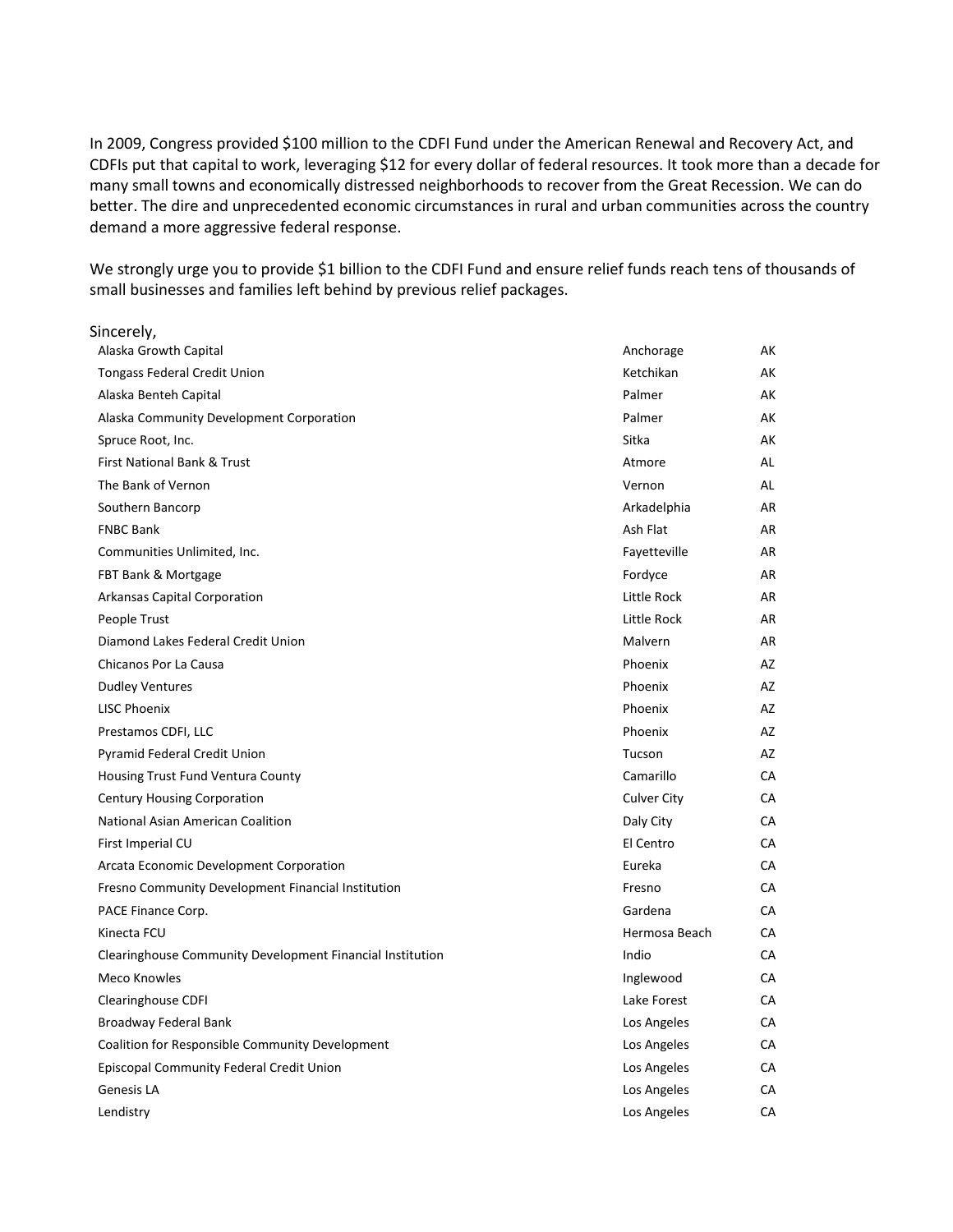| <b>PACE Finance Corporation</b>                               | Los Angeles     | СA        |
|---------------------------------------------------------------|-----------------|-----------|
| Pacific Coast Regional Small Business Development Corporation | Los Angeles     | CA        |
| <b>Strategic Development Investments</b>                      | Los Angeles     | СA        |
| Sustainable Communities Fund                                  | Los Angeles     | СA        |
| <b>TELACU</b>                                                 | Los Angeles     | СA        |
| Jefferson Economic Development Institute (JEDI)               | Mount Shasta    | <b>CA</b> |
| Self-Help (Murieta)                                           | Murrieta        | СA        |
| <b>Beneficial State Bank</b>                                  | Oakland         | СA        |
| LISC Bay Area, California                                     | Oakland         | СA        |
| <b>Pacific Community Ventures</b>                             | Oakland         | СA        |
| Neighborhood Housing Services of Orange County, Inc.          | Orange          | <b>CA</b> |
| Ventura County Community Development Corporation              | Oxnard          | СA        |
| Springboard CDFI                                              | Riverside       | СA        |
| California Capital Financial Development Corporation          | Sacramento      | СA        |
| Rural Community Assistance Corporation                        | Sacramento      | СA        |
| Thomas Fields Shining Future LLC.                             | Sacramento      | CA        |
| California Coastal Rural Development Corp.                    | Salinas         | СA        |
| Neighborhood Housing Services of the Inland Empire            | San Bernardino  | СA        |
| <b>Oportun Financial Corporation</b>                          | San Carlos      | СA        |
| <b>CDC Small Business Finance</b>                             | San Diego       | СA        |
| LISC West Region                                              | San Diego       | <b>CA</b> |
| LISC San Diego                                                | San Diego       | СA        |
| Aura                                                          | San Francisco   | СA        |
| California Reinvestment Coalition                             | San Francisco   | СA        |
| CAMEO - California Assoc for Micro Enterprise Opportunity     | San Francisco   | СA        |
| Lendify Financial LLC                                         | San Francisco   | <b>CA</b> |
| Mission Economic Development Agency (MEDA)                    | San Francisco   | СA        |
| <b>Opportunity Fund</b>                                       | San Francisco   | CA        |
| Housing Trust Silicon Valley                                  | San Jose        | CA        |
| Peoples' Opportunity Fund                                     | San Luis Obispo | CA        |
| <b>EAH Housing</b>                                            | San Rafael      | <b>CA</b> |
| Women's Economic Ventures                                     | Santa Barbara   | СA        |
| California FarmLink                                           | Santa Cruz      | СA        |
| Santa Cruz Community Credit Union                             | Santa Cruz      | СA        |
| Ronda Barte (Professional)                                    | Santa Monica    | СA        |
| <b>Mission Valley Bank</b>                                    | Sun Valley      | СA        |
| Economic Development and Financing Corporation                | Ukiah           | СA        |
| California Coalition for Community Investment                 | West Sacramento | CА        |
| <b>First Southwest Bank</b>                                   | Alamosa         | CO        |
| First Southwest Community Fund                                | Alamosa         | CO        |
| Colorado Enterprise Fund                                      | Denver          | CO        |
| <b>Mercy Community Capital</b>                                | Denver          | CO        |
| Mercy Housing, Inc.                                           | Denver          | CO        |
| Native American Bank                                          | Denver          | CO        |
| Prosper Systems, LLC                                          | Denver          | CO        |
| Rocky Mountain MicroFinance Institute                         | Denver          | CO        |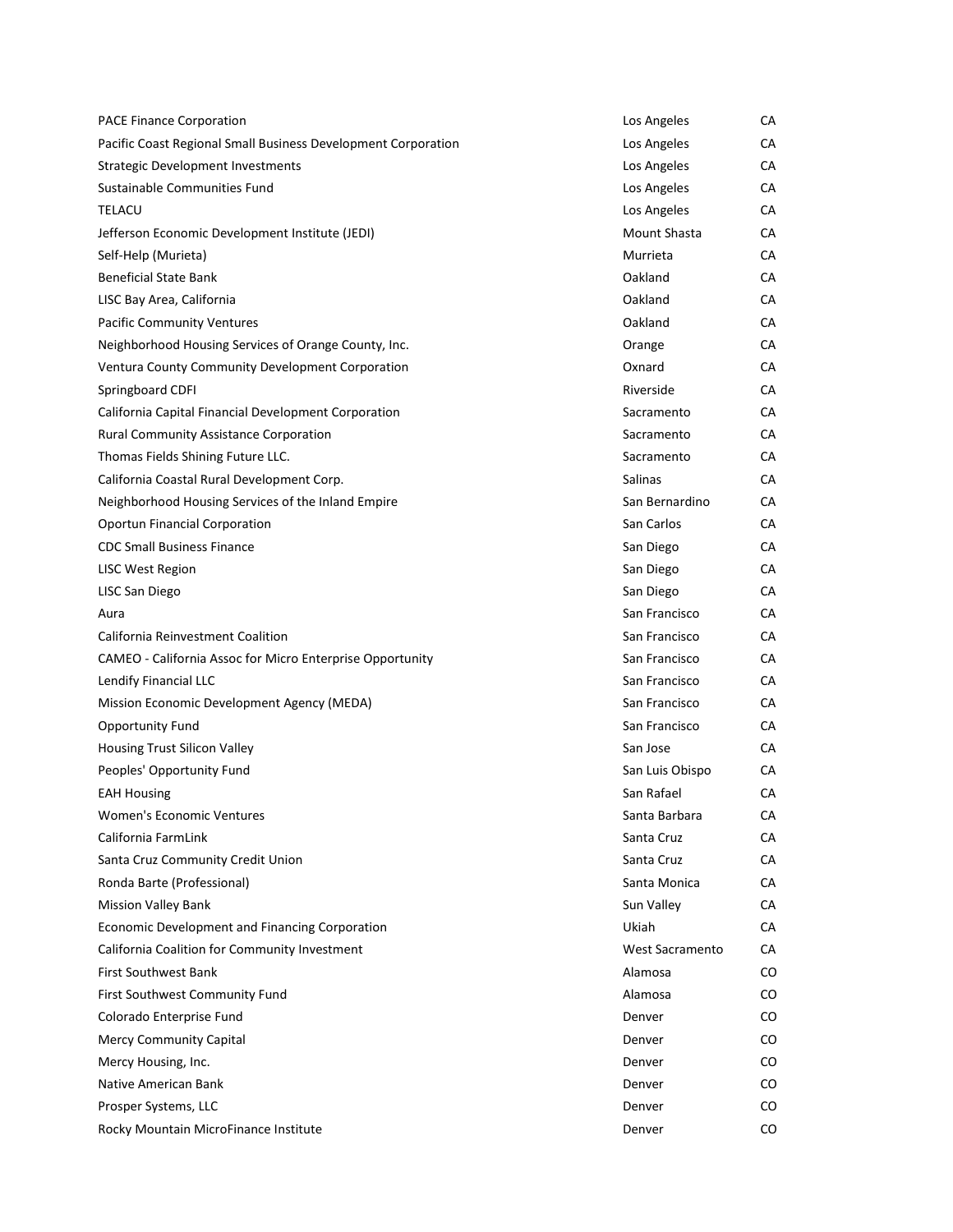| Triple Bottom Line Foundation                                                              | Lakewood             | CO  |
|--------------------------------------------------------------------------------------------|----------------------|-----|
| Hartford Community Loan Fund                                                               | Hartford             | CT  |
| HEDCO, Inc.                                                                                | Hartford             | CT  |
| <b>LISC Connecticut</b>                                                                    | Hartford             | CT. |
| New Haven Bank                                                                             | New Haven            | CT  |
| Housing Development Funds, Inc                                                             | Stamford             | CT  |
| Association for Enterprise Opportunity                                                     | Washington           | DC  |
| <b>Building Hope Finance</b>                                                               | Washington           | DC  |
| <b>CBA Fund</b>                                                                            | Washington           | DC  |
| <b>City First Enterprises</b>                                                              | Washington           | DC  |
| <b>Community Action Financial Institute</b>                                                | Washington           | DC  |
| <b>Community Development Bankers Association</b>                                           | Washington           | DC  |
| <b>Credit Builders Alliance</b>                                                            | Washington           | DC  |
| <b>Credit Union National Association</b>                                                   | Washington           | DC  |
| <b>Federal Capital Solutions</b>                                                           | Washington           | DC  |
| Latino Economic Development Center of DC                                                   | Washington           | DC  |
| LISC DC                                                                                    | Washington           | DC  |
| Low Income Investment Fund                                                                 | Washington           | DC  |
| National Association of Affordable Housing Lenders                                         | Washington           | DC  |
| National Association for Latino Community Asset Builders                                   | Washington           | DC  |
| National Community Stabilization Trust                                                     | Washington           | DC  |
| National Rural Housing Coalition                                                           | Washington           | DC  |
| Native CDFI Network                                                                        | Washington           | DC  |
| NCRC Community Development Fund                                                            | Washington           | DC  |
| New Markets Tax Credit Coalition                                                           | Washington           | DC  |
| Nixon Peabody LLP                                                                          | Washington           | DC  |
| <b>Opportunity Finance Network</b>                                                         | Washington           | DC  |
| Partners for the Common Good                                                               | Washington           | DC  |
| Stewards of Affordable Housing for the Future (SAHF)                                       | Washington           | DC  |
| The Bernstein Companies                                                                    | Washington           | DC  |
| The Binnick Group                                                                          | Washington           | DC  |
| Washington Area Community Investment Fund Inc.                                             | Washington           | DC  |
| National Council on Agricultural Life and Labor Research Fund, Inc. (NCALL Research, Inc.) | Dover                | DE  |
| <b>NCALL Loan Fund</b>                                                                     | Dover                | DE  |
| True Access Capital                                                                        | Wilmington           | DE  |
| Tabernacle Senior Citizens Project, Inc.                                                   | <b>Boynton Beach</b> | FL. |
| Solar and Energy Loan Fund of St. Lucie County Inc.                                        | Fort Pierce          | FL. |
| Miami Bayside Foundation                                                                   | Miami                | FL. |
| H6 Energy, LLC                                                                             | Navarre              | FL. |
| <b>BBIF Florida</b>                                                                        | Orlando              | FL. |
| Neighborhood Lending Partners, Inc.                                                        | Tampa                | FL. |
| Aqua Realty                                                                                | West Palm Beach      | FL. |
| Albany Community Together Inc.                                                             | Albany               | GА  |
| Atlanta Neighborhood Development Partnership                                               | Atlanta              | GА  |
|                                                                                            | Atlanta              |     |
| <b>BOND Community Federal CU</b>                                                           |                      | GА  |
| LISC Atlanta                                                                               | Atlanta              | GА  |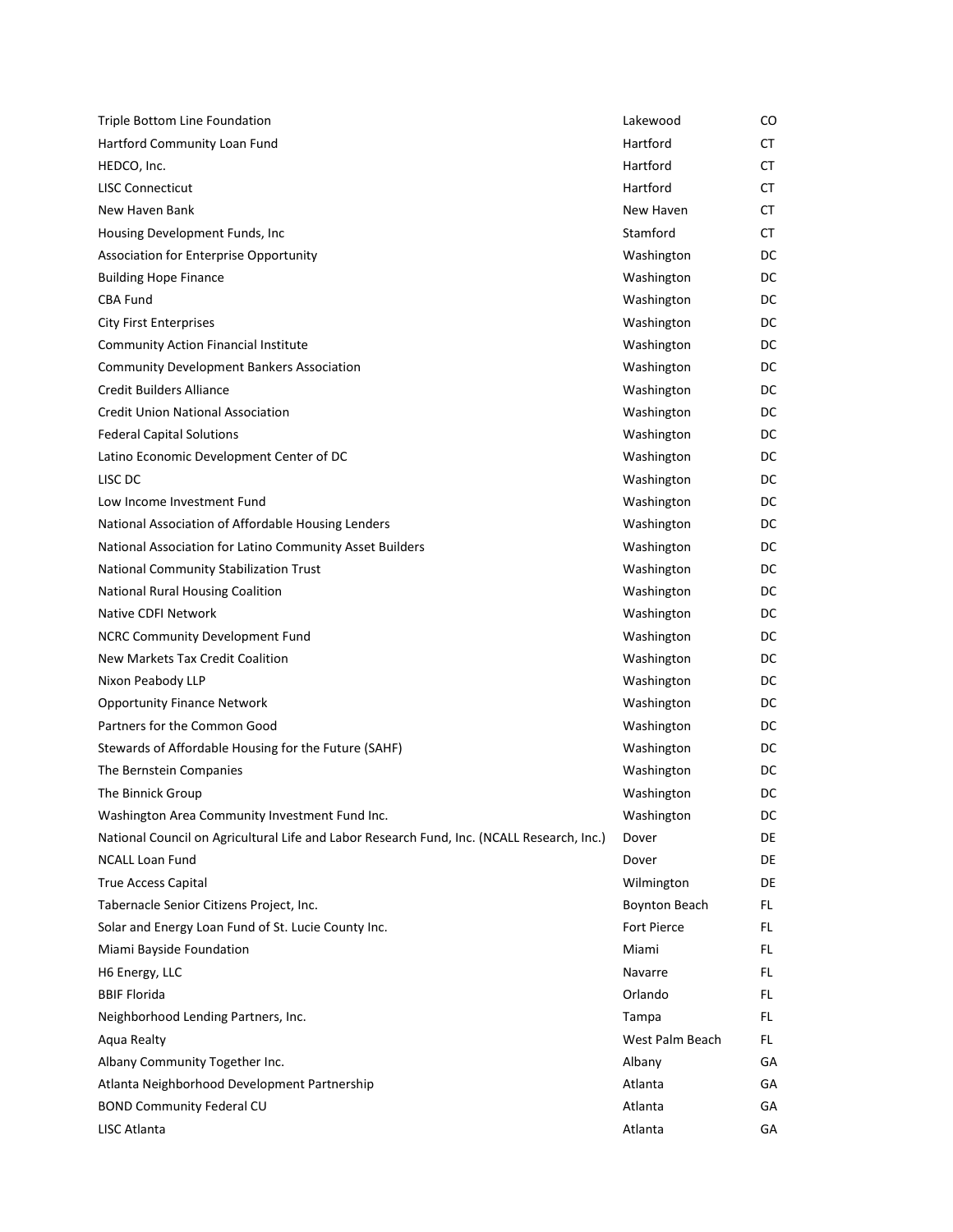| <b>HealtHIE Georgia Corporation</b>                                | Clayton            | GА  |
|--------------------------------------------------------------------|--------------------|-----|
| Florida A &M University FCU                                        | Fayetteville       | GA  |
| <b>IDP Properties</b>                                              | Valdosta           | GA  |
| Community First Guam Federal Credit Union                          | Hagatna            | GU  |
| Habitat for Humanity of Guam                                       | Hagatna            | GU  |
| <b>Harbor Financial Group</b>                                      | Honolulu           | HL  |
| Hawaii Central Federal Credit Union                                | Honolulu           | HL  |
| Hawaii Community Lending                                           | Honolulu           | HI  |
| <b>Hawaiian Community Assets</b>                                   | Honolulu           | HL  |
| Hawaii Federal Credit Union                                        | Honolulu           | HL  |
| <b>HHOC Mortgage</b>                                               | Honolulu           | HL  |
| <b>Natural Investments</b>                                         | Keauhou            | HL  |
| Kauai Government Employees FCU                                     | Lihue              | HI  |
| Habitat for Humanity of Iowa                                       | Altoona            | IA  |
| Iowa Community Capital                                             | Fairfield          | IA  |
| <b>Rural Development Partners</b>                                  | <b>Forest City</b> | IA  |
| Friedman Associates, LLC                                           | Iowa City          | IA  |
| Iowa Community Development                                         | Johnston           | ΙA  |
| West Central Development Corporation DBA Anchor Financial Services | Shenandoah         | IA  |
| Nimiipuu Community Development Fund                                | Lapwai             | ID  |
| <b>Cutting Edge Credit Union</b>                                   | Lewiston           | ID  |
| Lewis Clark Credit Union                                           | Lewiston           | ID  |
| Latah Credit Union                                                 | Moscow             | ID  |
| <b>NewWest Community Capital</b>                                   | Pocatello          | ID  |
| South Central Community Action Partnership                         | <b>Twin Falls</b>  | ID  |
| The Neighbor Project                                               | Aurora             | IL  |
| Chicago Community Loan Fund                                        | Chicago            | IL. |
| Chicago Rehab Network                                              | Chicago            | IL. |
| <b>Community Investment Corporation</b>                            | Chicago            | IL. |
| First Eagle Bank                                                   | Chicago            | IL. |
| <b>FUND Consulting</b>                                             | Chicago            | IL. |
| IFF                                                                | Chicago            | IL  |
| International Bank of Chicago                                      | Chicago            | IL. |
| National Community Investment Fund                                 | Chicago            | IL. |
| Pulaski Savings Bank                                               | Chicago            | IL. |
| Urban Development Fund LLC                                         | Chicago            | IL. |
| Woodstock Institute                                                | Chicago            | IL. |
| Self-Help FCU (Chicago)                                            | Chicago            | IL. |
| <b>Woodforest National Bank</b>                                    | Chicago            | IL. |
| Pan American Bank & Trust                                          | Melrose Park       | IL. |
| Bridge Investment Community Development Corporation                | Rock Island        | IL. |
| Indianapolis Neighborhood Housing Partnership                      | Indianapolis       | IN  |
| Natco Credit Union                                                 | Richmond           | IN. |
| Fahe                                                               | Berea              | КY  |
| Mountain Association for Community Economic Development (MACED)    | Berea              | КY  |
| Grace Community Health Center, Inc.                                | Corbin             | KY. |
|                                                                    |                    |     |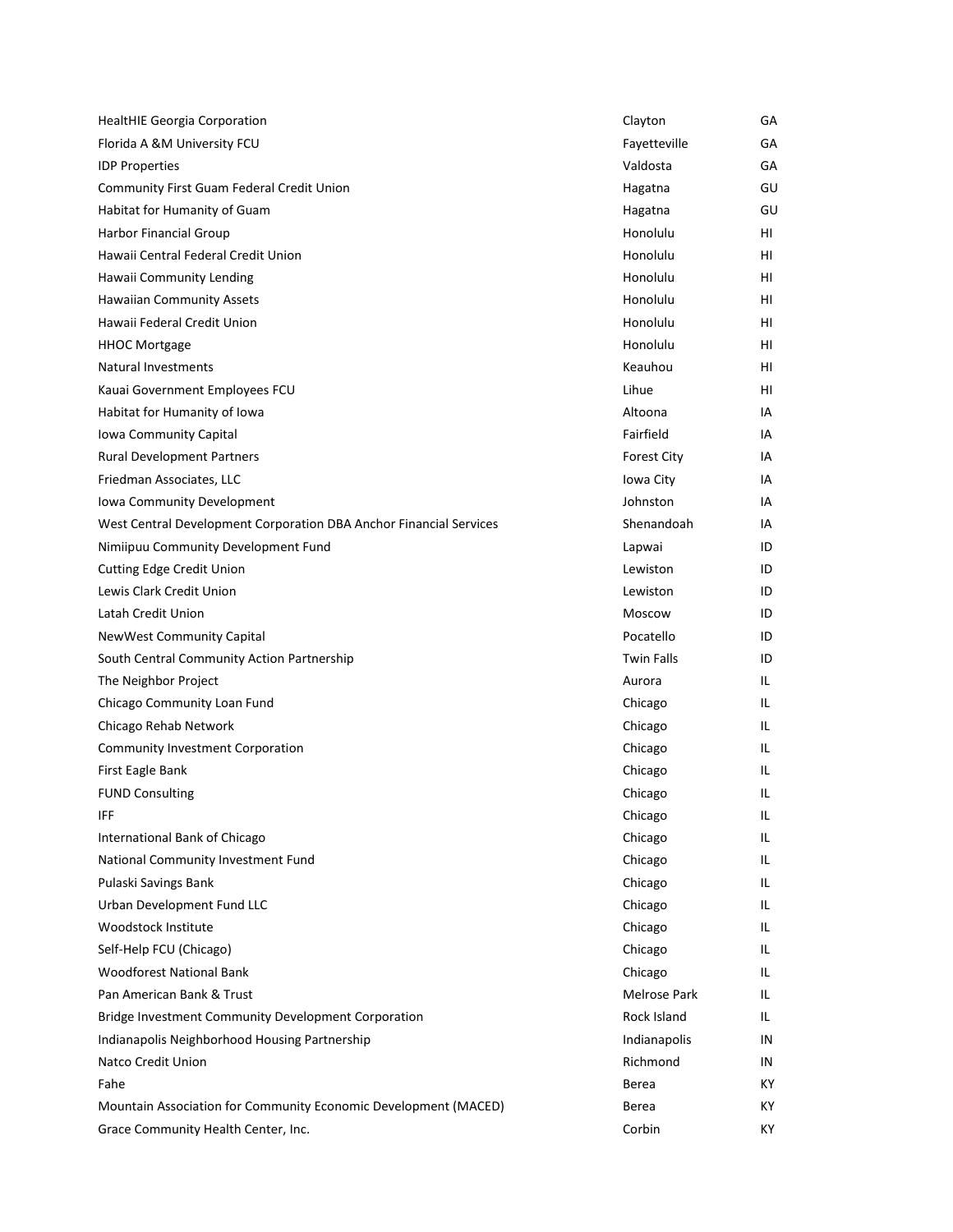| <b>Community Ventures</b>                           | Lexington           | KY. |
|-----------------------------------------------------|---------------------|-----|
| Kentucky Highlands Investment Corporation           | London              | KY. |
| Kentucky Habitat for Humanity, Inc.                 | Louisville          | KY. |
| <b>LHOME</b>                                        | Louisville          | KY. |
| <b>BOM Bank (Alexandria)</b>                        | Alexandria          | LA  |
| Calvary Baptist Church                              | Alexandria          | LA  |
| <b>BOM Bank (Benton)</b>                            | Benton              | LA  |
| <b>BOM Bank (Cloutierville)</b>                     | Cloutierville       | LA  |
| <b>BOM Bank (Derry)</b>                             | Derry               | LA  |
| <b>BOM Bank (Haughton)</b>                          | Haughton            | LA  |
| Meritus Federal Credit Union                        | Lafayette           | LA  |
| <b>BOM Bank (Many)</b>                              | Many                | LA  |
| The New Orleans FIREMENS Federal Credit Union       | Metairie            | LA  |
| <b>BOM Bank (Montgomery)</b>                        | Montgomery          | LA  |
| <b>BOM Bank (Natchez)</b>                           | Natchez             | LA  |
| Reba Phelps                                         | Natchitoches        | LA  |
| Thomas Cunningham Broadway & Todtenbier             | <b>Natchitoches</b> | LA  |
| <b>BOM Bank (Natchitoches)</b>                      | Natchitoches        | LA  |
| Capital One Bank                                    | New Orleans         | LA  |
| New Orleans Firemen's Federal Credit Union          | New Orleans         | LA  |
| NewCorp Inc.                                        | New Orleans         | LA  |
| Capital One                                         | New Orleans         | LA  |
| <b>BOM Bank (Ringgold)</b>                          | Ringgold            | LA  |
| <b>BOM Bank (Shreveport)</b>                        | Shreveport          | LA  |
| Carter Federal Credit Union                         | Shreveport          | LA  |
| <b>BlueHub Capital</b>                              | <b>Boston</b>       | MA  |
| Capital Link                                        | <b>Boston</b>       | MA  |
| Community Health Center Capital Fund                | Boston              | MA  |
| Dorchester Bay Economic Development Corporation     | Boston              | MA  |
| Housing Partnership Network                         | <b>Boston</b>       | MA  |
| Initiative for a Competitive Inner City (ICIC)      | <b>Boston</b>       | МA  |
| <b>LISC Boston</b>                                  | Boston              | МA  |
| Massachusetts Association of CDCs                   | Boston              | МA  |
| Policy and Management Associates, Inc.              | Boston              | МA  |
| Local Enterprise Assistance Fund (LEAF)             | <b>Brighton</b>     | MA  |
| in-context consulting                               | Cambridge           | МA  |
| <b>Coastal Community Capital</b>                    | Centerville         | MA  |
| Community Development Partnership of Lower Cape Cod | Eastham             | МA  |
| <b>Community Investment Associates</b>              | Ipswich             | МA  |
| Lowell community Loan Fund inc                      | Lawrence            | MA  |
| Greylock Federal Credit Union                       | Pittsfield          | МA  |
| Common Capital, Inc.                                | Springfield         | MA  |
| South Eastern Economic Development Corporation      | Taunton             | МA  |
| Cooperative Fund of New England                     | Watertown           | МA  |
| Worcester Community Housing Resources, Inc.         | Worcester           | МA  |
| Neighborhood Housing Services of Baltimore          | <b>Baltimore</b>    | MD  |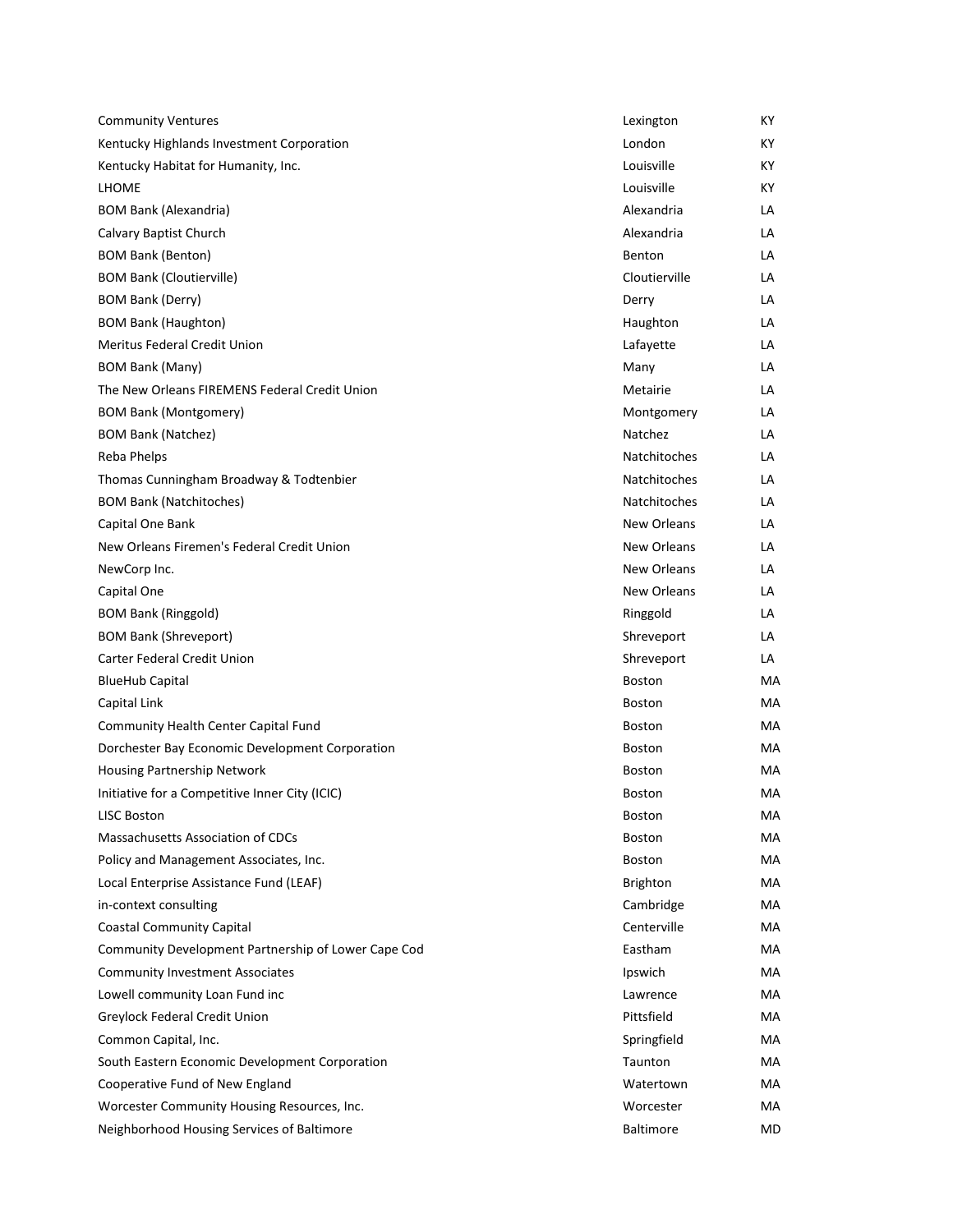| Enterprise Community Loan Fund, Inc.                 | Columbia              | MD. |
|------------------------------------------------------|-----------------------|-----|
| Charter Schools Development Corporation              | Hanover               | MD  |
| NeighborWorks Capital                                | <b>Silver Spring</b>  | MD  |
| Prince George's Financial Services Corporation       | <b>Upper Marlboro</b> | MD  |
| Eastern Maine Development Corporation                | Bangor                | ME  |
| <b>MaineStream Finance</b>                           | Bangor                | ME  |
| Biddeford-Saco Area Economic Development Corporation | <b>Biddeford</b>      | ME  |
| Coastal Enterprises, Inc, (CEI)                      | <b>Brunswick</b>      | ME. |
| The Genesis Fund                                     | <b>Brunswick</b>      | ME  |
| Northern Maine Development Commission                | Caribou               | ME  |
| Four Directions Development Corporation              | Orono                 | ME  |
| Quattrucci & Co.                                     | Portland              | ME  |
| Detroit Development Fund                             | Detroit               | MI  |
| <b>GenesisHOPE</b>                                   | Detroit               | MI  |
| <b>Invest Detroit</b>                                | Detroit               | MI  |
| One Detroit Credit Union                             | Detroit               | MI  |
| <b>Frankenmuth Credit Union</b>                      | Frankenmuth           | MI  |
| AAB Development Strategies, LLC                      | Huntington Woods      | MI  |
| Cinnaire                                             | Lansing               | MI  |
| Michigan Community Capital                           | Lansing               | MI  |
| Neighborhood Capital Funding, Inc.                   | Lansing               | MI  |
| <b>Opportunity Resource Fund</b>                     | Lansing               | MI  |
| Northern Initiatives                                 | Marquette             | MI  |
| SSIHM, Monroe                                        | Monroe                | MI  |
| LISC Duluth                                          | Duluth                | MN  |
| Midwest Minnesota Community Development Corporation  | Frazee                | MN  |
| White Earth Reservation Federal Credit Union         | Mahnomen              | MN  |
| African Development Center of Minnesota              | Minneapolis           | MN  |
| Carla Alarcon (Individual)                           | Minneapolis           | MN  |
| Community Reinvestment Fund, USA                     | Minneapolis           | MN  |
| Metropolitan Economic Development Assoc.             | Minneapolis           | ΜN  |
| <b>Propel Nonprofits</b>                             | Minneapolis           | MN  |
| Hospitality House of Owatonna, Inc.                  | Owatonna              | ΜN  |
| Hmong American Partnership                           | Saint Paul            | ΜN  |
| <b>LISC Twin Cities</b>                              | Saint Paul            | MN  |
| Neighborhood Development Center                      | Saint Paul            | ΜN  |
| <b>Greater Minnesota Housing Fund</b>                | Saint Paul            | ΜN  |
| Kelly Connor (MSW Professional)                      | Clayton               | MO  |
| University of Missouri                               | Florissant            | MO  |
| <b>Empower Missouri</b>                              | Jefferson City        | MO  |
| Central Bank of Kansas City                          | Kansas City           | MO  |
| <b>LISC Greater Kansas City</b>                      | Kansas City           | MO  |
| Community Innovation and Action Center               | Saint Louis           | MO  |
| <b>MBS Urban Initiatives CDE</b>                     | Saint Louis           | MO  |
| <b>Rise STL</b>                                      |                       |     |
|                                                      | Saint Louis           | MO  |
| Smith NMTC Associates, LLC                           | Saint Louis           | MO  |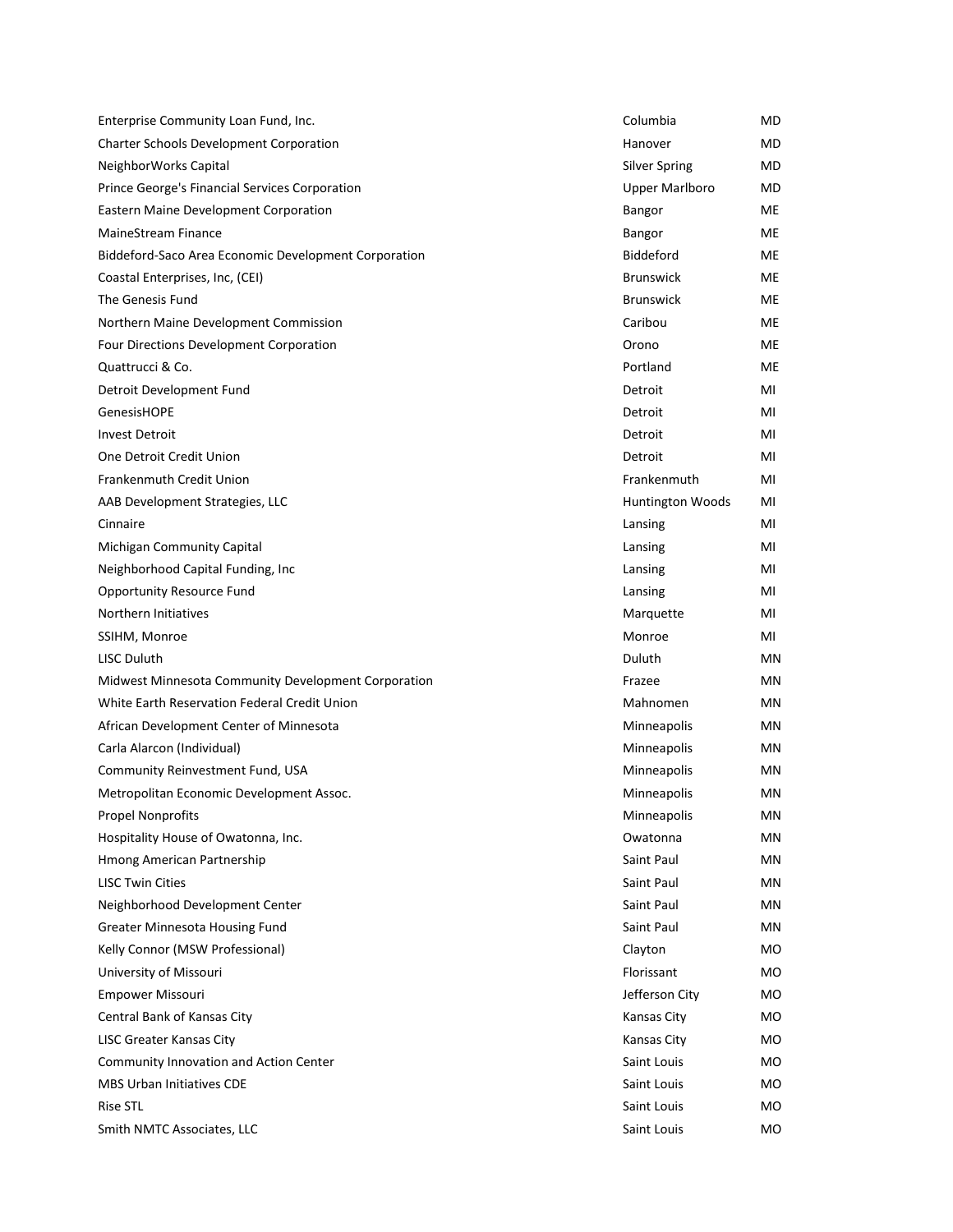| St. Louis Community Credit Union                | Saint Louis          | MO  |
|-------------------------------------------------|----------------------|-----|
| Multipli Credit Union                           | Springfield          | MO  |
| 1st Financial Federal Credit Union              | Wentzville           | MO  |
| <b>Bank of Anguilla</b>                         | Anguilla             | MS. |
| <b>BankPlus</b>                                 | Belzoni              | MS  |
| <b>Guaranty Bank &amp; Trust Company</b>        | Belzoni              | MS. |
| Choctaw Federal Credit Union                    | Choctaw              | МS  |
| <b>First American National Bank</b>             | Fulton               | MS. |
| <b>Gulf Coast Renaissance Corporation</b>       | Gulfport             | MS  |
| Renaissance Community Loan Fund                 | Gulfport             | MS  |
| <b>Steps Coalition</b>                          | Gulfport             | МS  |
| Merchants & Marine Bank                         | Pascagoula           | МS  |
| <b>Bank of Anguilla</b>                         | <b>Rolling Fork</b>  | MS. |
| People's Partner for Community Development      | Ashland              | МT  |
| Native American Development Corporation         | <b>Billings</b>      | МT  |
| NACDC Financial Services, Inc.                  | <b>Browning</b>      | МT  |
| Island Mountain Development Group               | Hays                 | МT  |
| MoFi                                            | Missoula             | МT  |
| Lake County Community Development Corporation   | Ronan                | МT  |
| L. Fisher Associates, LLC                       | Chapel Hill          | NC. |
| SC Community Capital Alliance                   | Charlotte            | NС  |
| Center for Responsible Lending                  | Durham               | NC. |
| Latino Community Credit Union                   | Durham               | NС  |
| Latino Community Development Center             | Durham               | NС  |
| Self-Help (Durham)                              | Durham               | NC. |
| Greensboro Community Development Fund           | Greensboro           | NС  |
| Carolina Small Business Development Fund        | Raleigh              | NC. |
| Community Affordable Housing Equity Corporation | Raleigh              | NС  |
| North Carolina Community Development Initiative | Raleigh              | NС  |
| Paula Harrison (Professional)                   | Raleigh              | NС  |
| <b>Center for Rural Affairs</b>                 | Lyons                | NE  |
| Nebraska Enterprise Fund                        | Oakland              | NE  |
| <b>Black Hills Community Loan Fund</b>          | Walthill             | ΝE  |
| New Hampshire Community Loan Fund               | Concord              | NΗ  |
| Carl Allen (Management Specialist)              | Keene                | NΗ  |
| Rockingham Economic Development Corp            | Raymond              | NΗ  |
| 1st Bergen Federal Credit Union                 | Hackensack           | NJ  |
| <b>Greater Newark Enterprises Corporation</b>   | La Crosse            | NJ  |
| Ripple Effect Entrepreneur Fund                 | Lakewood             | NJ. |
| New Jersey Community Capital                    | <b>New Brunswick</b> | NJ  |
| <b>Greater Newark LISC</b>                      | Newark               | NJ. |
| New Community Corp.                             | Newark               | NJ  |
| DreamSpring                                     | Albuquerque          | ΝM  |
| <b>First Financial Credit Union</b>             | Albuquerque          | ΝM  |
| Jamison Management and Development              | Gila Hot Springs     | ΝM  |
| Native Community Capital                        | Laguna               | ΝM  |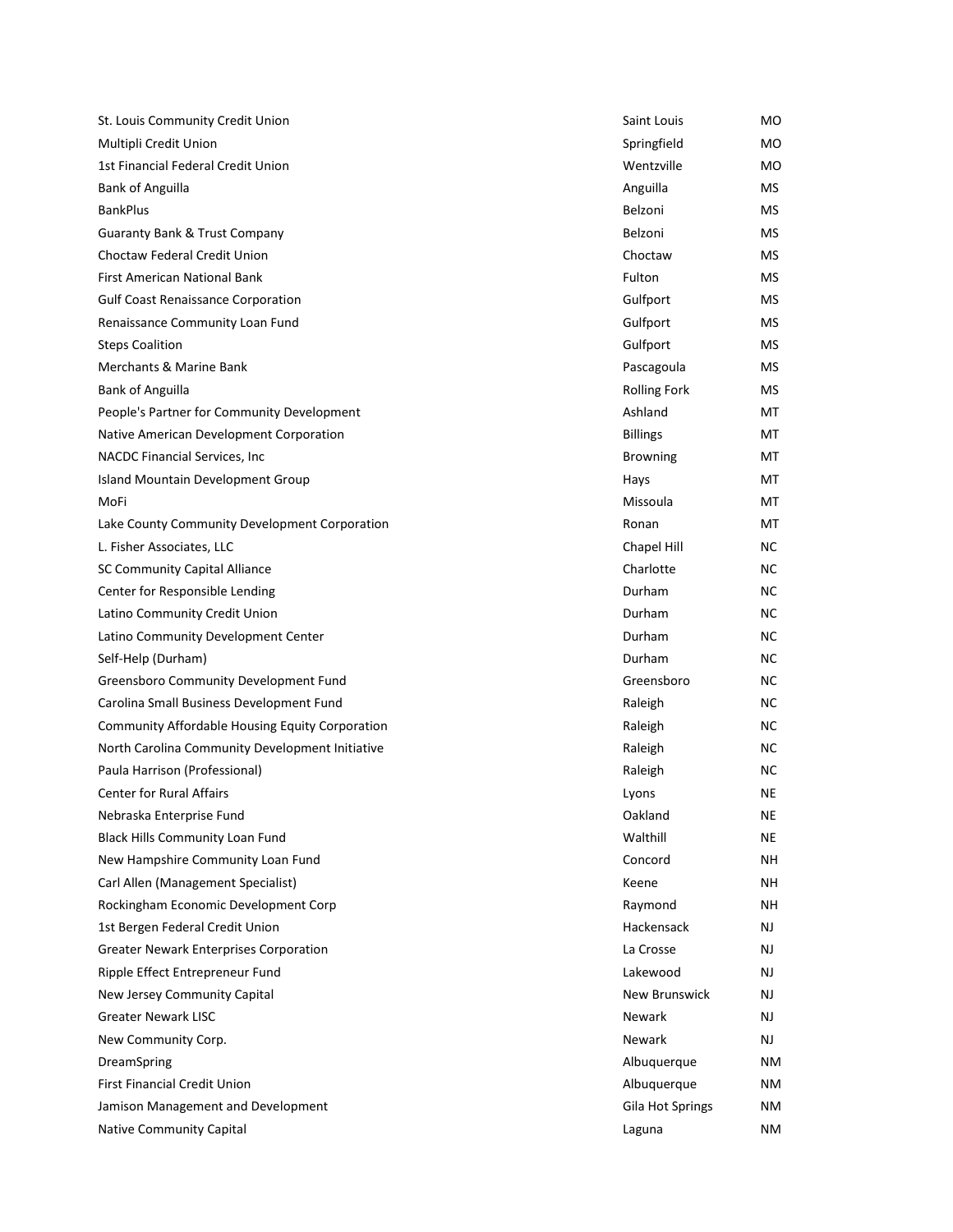| <b>Guadalupe Credit Union</b>                         | Santa Fe         | NΜ  |
|-------------------------------------------------------|------------------|-----|
| Homewise                                              | Santa Fe         | NΜ  |
| Rural Nevada Development Corporation                  | Ely              | NV  |
| AWConsulting, LLC                                     | Bronx            | NΥ  |
| Ponce Bank                                            | <b>Bronx</b>     | NY. |
| Spring Bank                                           | <b>Bronx</b>     | NY. |
| Archer+Rosenthal                                      | Brooklyn         | ΝY  |
| Brooklyn Cooperative FCU                              | Brooklyn         | NΥ  |
| <b>CAMBA Economic Development Corporation</b>         | Brooklyn         | NΥ  |
| Launch, NY, Inc.                                      | <b>Buffalo</b>   | NY. |
| <b>CDCLI Funding Corporation</b>                      | Centereach       | NΥ  |
| La Fuerza Unida Community Development Corp            | East Norwich     | NY. |
| <b>Community Capital New York</b>                     | Elmsford         | NΥ  |
| Alternatives Federal Credit Union                     | Ithaca           | NΥ  |
| Ithaca Neighborhood Housing Services, Inc.            | Ithaca           | NY. |
| Southern Chautauqua FCU                               | Lakewood         | NΥ  |
| Glamis Haro, Business Advisor                         | Long Island City | NY. |
| Scalia and Company, Inc.                              | Monroe           | NΥ  |
| <b>ACCION U.S. Network</b>                            | New York         | NΥ  |
| Amalgamated Bank                                      | New York         | NY. |
| <b>Community Development Venture Capital Alliance</b> | New York         | NΥ  |
| Grow America Fund                                     | New York         | ΝY  |
| Harlem Entrepreneurial Fund                           | New York         | NΥ  |
| inclusiv                                              | New York         | NΥ  |
| LISC NYC                                              | New York         | NY. |
| Local Initiatives Support Corporation (LISC)          | New York         | NΥ  |
| National Development Council                          | New York         | NY. |
| Neighborhood Trust Federal Credit Union               | New York         | NΥ  |
| Nonprofit Finance Fund                                | New York         | NΥ  |
| <b>PDL Community Bancorp</b>                          | New York         | NY. |
| Primary Care Development Corporation                  | <b>New York</b>  | NΥ  |
| <b>Quontic Bank</b>                                   | New York         | ΝY  |
| The Community Preservation Corporation                | New York         | ΝY  |
| The Finest FCU                                        | New York         | NΥ  |
| Genesee Co-op FCU                                     | Rochester        | NY. |
| PathStone Enterprise Center                           | Rochester        | ΝY  |
| <b>Disability Opportunity Fund</b>                    | Rockville Centre | NΥ  |
| The Disability Opportunity Fund, Inc.                 | Rockville Centre | ΝY  |
| Home Headquarters, Inc.                               | Syracuse         | ΝY  |
| Leviticus 25:23 Alternative Fund, Inc.                | Tarrytown        | NY. |
| <b>Business Center for New Americans</b>              | New York         | ΝY  |
| Cincinnati Development Fund                           | Cincinnati       | OH  |
| Greater Cincinnati Microenterprise Initiative         | Cincinnati       | OН  |
| LISC Cincinnati                                       | Cincinnati       | OН  |
| Ariel Ventures, LLC                                   | Cleveland        | OH  |
| Detroit Shoreway Community Development Organization   | Cleveland        | OH  |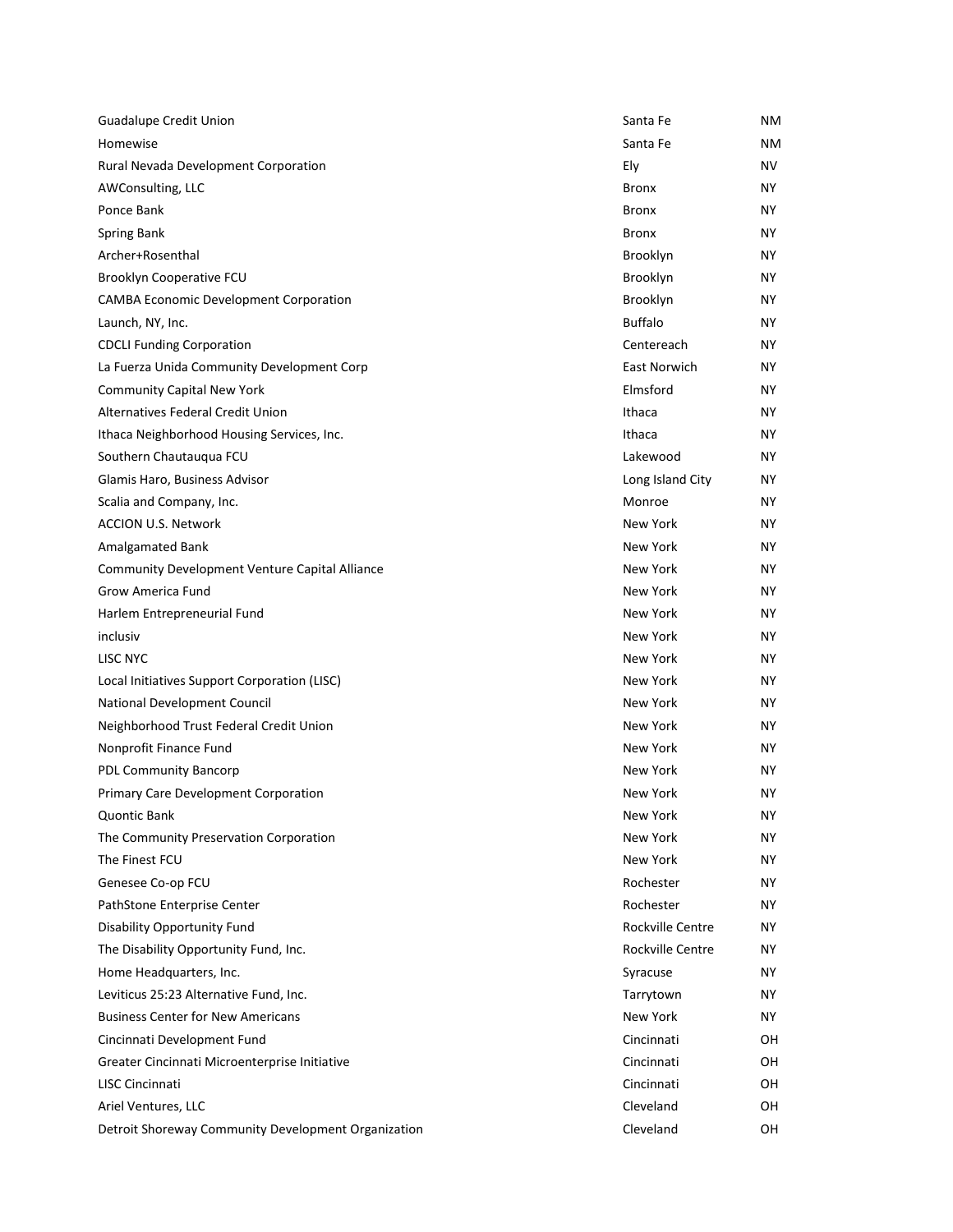| Greater Cleveland Partnership                                           | Cleveland        | OН  |
|-------------------------------------------------------------------------|------------------|-----|
| MidTown Cleveland, Inc.                                                 | Cleveland        | 0H  |
| Tremont West Development Corporation                                    | Cleveland        | OH  |
| West Park Kamm's Neighborhood Development                               | Cleveland        | OН  |
| University Circle Inc                                                   | Cleveland        | OН  |
| Economic Community Development Institute                                | Columbus         | 0H  |
| Finance Fund Capital Corporation                                        | Columbus         | 0H  |
| Ohio Capital Finance Corporation                                        | Columbus         | OH  |
| <b>Ohio CDC Association</b>                                             | Columbus         | OН  |
| Dayton Region New Market Fund                                           | Dayton           | OН  |
| Fifth Third CDC                                                         | Dublin           | 0H  |
| <b>Anchor Financial Services</b>                                        | Perrysburg       | OН  |
| <b>Gannon University</b>                                                | Toledo           | OH  |
| LISC Toledo                                                             | Toledo           | OH  |
| <b>MetaFund Corporation</b>                                             | Edmond           | 0K  |
| Citizen Potawatomi Community Development Corporation                    | Shawnee          | 0K  |
| Central Willamette Credit Union                                         | Albany           | 0R  |
| <b>Community Housing Fund</b>                                           | <b>Beaverton</b> | OR. |
| Mid Oregon FCU                                                          | Bend             | OR. |
| Northwest Credit Union Association                                      | Oregon City      | OR. |
| Nixyaawii Community Financial Services                                  | Pendleton        | OR. |
| Affiliated Tribes of Northwest Indians Economic Development Corporation | Portland         | 0R  |
| Consolidated Community Credit Union                                     | Portland         | OR. |
| <b>MESO</b>                                                             | Portland         | OR. |
| Micro Enterprise Services Of Oregon                                     | Portland         | OR. |
| Network for Oregon Affordable Housing                                   | Portland         | OR. |
| Point West Credit Union                                                 | Portland         | 0R  |
| Mid Oregon Credit Union                                                 | Redmond          | OR. |
| CASA of Oregon                                                          | Sherwood         | OR. |
| <b>Community LendingWorks</b>                                           | Springfield      | 0R  |
| Rising Tide Community Loan Fund                                         | <b>Bethlehem</b> | PA  |
| Pennsylvania Assistive Technology Foundation                            | King of Prussia  | PА  |
| ASSETS PA                                                               | Lancaster        | PА  |
| Community First Fund                                                    | Lancaster        | PА  |
| Enterprise Development Fund                                             | North East       | PА  |
| Beech Capital Venture Corporation                                       | Philadelphia     | PА  |
| Eagles Capital Advisors, LLC                                            | Philadelphia     | PА  |
| <b>Economic Opportunities Fund</b>                                      | Philadelphia     | PА  |
| Entrepreneur Works Fund                                                 | Philadelphia     | PА  |
| <b>FINANTA</b>                                                          | Philadelphia     | PА  |
| North Philadelphia Financial Partnership                                | Philadelphia     | PА  |
| <b>PIDC</b>                                                             | Philadelphia     | PА  |
| Reinvestment Fund, Inc.                                                 | Philadelphia     | PА  |
| West Philadelphia Services Institution                                  | Philadelphia     | PА  |
| Women's Opportunities Resource Center/Economic Opportunities fund       | Philadelphia     | PА  |
| Landmarks Community Capital Corporation                                 | Pittsburgh       | PА  |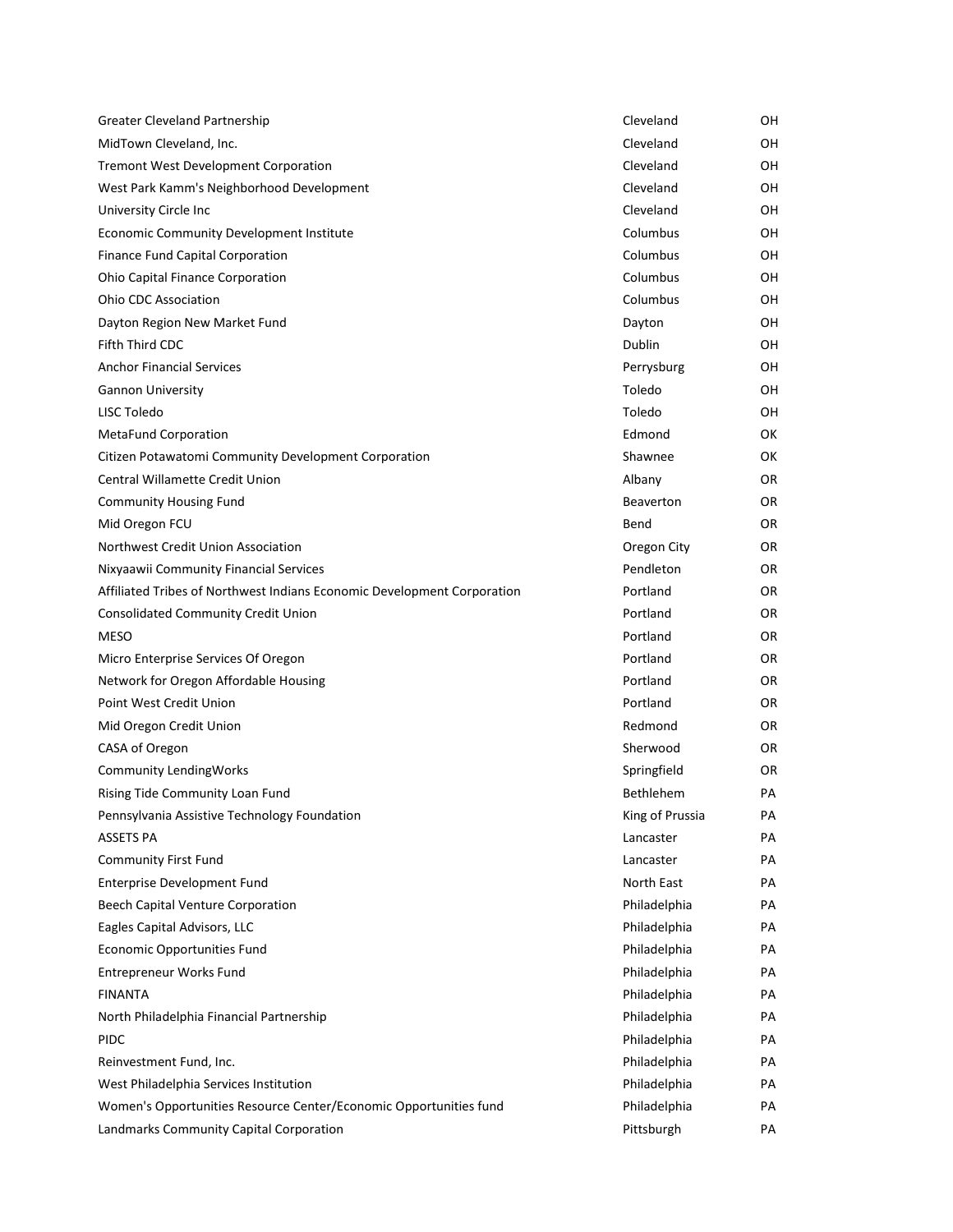| Northside Community Development Fund               | Pittsburgh         | PA        |
|----------------------------------------------------|--------------------|-----------|
| Greater Berks Development Fund                     | Reading            | PA        |
| Cooperativa A/C San Jose                           | Aibonito           | <b>PR</b> |
| Cooperativa Zeno Gandia                            | Arecibo            | <b>PR</b> |
| Cooperativa de Ahorro y Crédito La Sagrada Familia | Corozal            | <b>PR</b> |
| GURA-COOP                                          | Gurabo             | PR.       |
| Cooperativa de Ahorro y Credito de Juana Diaz      | Juana Diaz         | PR.       |
| Coop. A/C Lares Region Central                     | Lares              | <b>PR</b> |
| Cooperativa de A/C Maunabo                         | Maunabo            | <b>PR</b> |
| Consensus Corp.                                    | Ponce              | <b>PR</b> |
| <b>Glamour Federal Credit Union</b>                | Quebradillas       | PR.       |
| One Stop Career Center of PR, Inc.                 | San Juan           | PR.       |
| Cooperativa de Ahorro y Crédito Pepiniana          | San Sebastian      | <b>PR</b> |
| <b>RWU Community Development Studies</b>           | Barrington         | RI        |
| <b>Blackstone Valley Community Health Care</b>     | Pawtucket          | RI        |
| Capital Good Fund                                  | Providence         | RI        |
| HopeSouth Credit Union                             | Abbeville          | SC        |
| Charleston LDC                                     | Charleston         | SC        |
| SC Association for Community Economic Development  | Charleston         | SC        |
| SC Community Loan Fund, Charleston                 | Charleston         | SC        |
| South Carolina Community Capital Alliance          | Charleston         | SC        |
| South Carolina Community Bank                      | Columbia           | SC        |
| LISC Upstate South Carolina                        | Greenville         | SC        |
| <b>Tammie Hoy</b>                                  | Greenville         | SC        |
| Security Federal Bank                              | Lexington          | SC        |
| Housing Development Corporation of Rock Hill       | Rock Hill          | SC        |
| Carolina Foothills Federal Credit Union            | Spartanburg        | SC        |
| SC Community Loan Fund, Spartanburg                | Spartanburg        | SC        |
| Homes Are Possible                                 | Aberdeen           | SD        |
| Akiptan                                            | Eagle Butte        | SD        |
| Four Bands Community Fund                          | Eagle Butte        | SD        |
| Rural Electric Economic Development, Inc.          | Madison            | SD        |
| Eye Design by Shar                                 | Mission            | <b>SD</b> |
| <b>Black Hills Community Loan Fund</b>             | Rapid City         | SD        |
| <b>CDFI Coalition</b>                              | Rapid city         | <b>SD</b> |
| Etiquette Catering Co.                             | Rapid City         | SD        |
| Native American natural foods                      | Rapid city         | SD        |
| Dakota Resources                                   | Renner             | <b>SD</b> |
| Dakotas America                                    | Renner             | SD        |
| Four Bands                                         | <b>Timber Lake</b> | <b>SD</b> |
| BrightBridge Inc.                                  | Chattanooga        | ΤN        |
| Knoxville Area Urban League                        | Knoxville          | ΤN        |
| Three Roots Capital                                | Knoxville          | ΤN        |
| Ben Kaufman (Professional)                         | Memphis            | ΤN        |
| River City Capital Investment Corp                 | Memphis            | ΤN        |
| Affordable Housing Resources                       | Nashville          | ΤN        |
|                                                    |                    |           |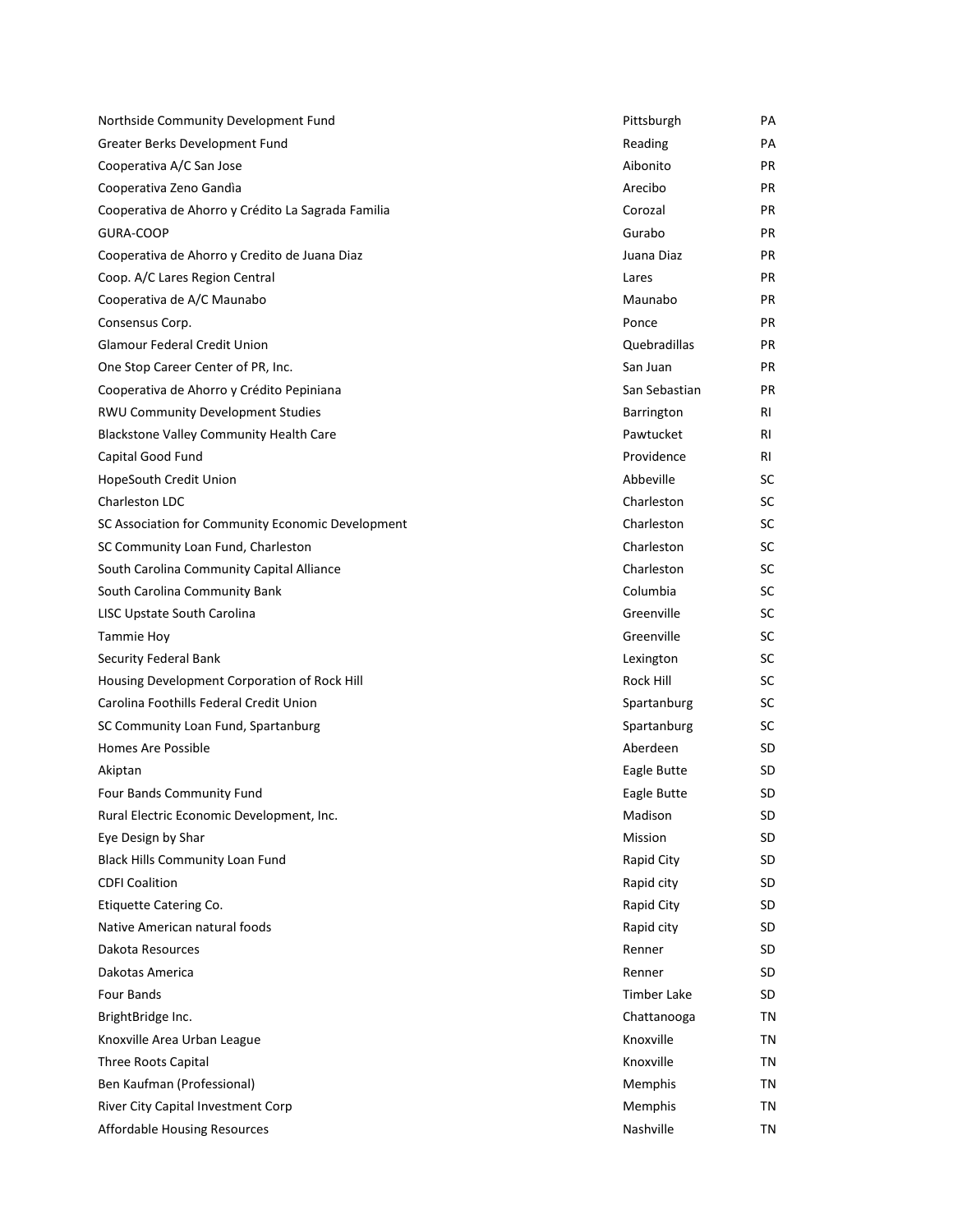| Pathway Lending                                   | Nashville          | ΤN |
|---------------------------------------------------|--------------------|----|
| The Housing Fund                                  | Nashville          | ΤN |
| <b>BCL of Texas</b>                               | Austin             | TX |
| PeopleFund                                        | Austin             | TX |
| Capital Plus Financial, LLC                       | Bedford            | TX |
| Brazos Valley CDC, Inc.                           | Bryan              | TX |
| LiftFund                                          | Dallas             | TX |
| Ryan, LLC                                         | Dallas             | TX |
| FirstLight Federal Credit Union                   | El Paso            | TX |
| <b>GECU</b>                                       | El Paso            | TX |
| Project Vida Health Center                        | El Paso            | TX |
| Tigua Community Development Corporation           | El Paso            | TX |
| <b>BOM Bank (Hemphill)</b>                        | Hemphill           | TX |
| Home Sweet Home Community Redevelopment           | Houston            | TX |
| Rocket Federal Credit Union                       | McGregor           | TX |
| <b>MDK Consulting Group</b>                       | San Antonio        | TX |
| <b>LISC San Antonio</b>                           | San Antonio        | TX |
| Neighborhood Housing Services of San Antonio      | San Antonio        | TX |
| Community Reinvestment Coalition of Virginia      | The Woodlands      | TX |
| <b>EWCC</b>                                       | Waco               | TX |
| Rocky Mountain Community Reinvestment Corporation | Salt Lake City     | UT |
| People Incorporated Housing Group                 | Abingdon           | VA |
| <b>Capital Impact Partners</b>                    | Arlington          | VA |
| National Cooperative Bank                         | Arlington          | VA |
| Keynote Foundation                                | Charlottesville    | VA |
| <b>LISC Hampton Roads</b>                         | Hampton Roads      | VA |
| Harrisonburg Community Health Center              | Harrisonburg       | VA |
| Delphine Carnes Law Group, PLC                    | Norfolk            | VA |
| Native American Capital                           | Reston             | VA |
| LISC Virginia                                     | Richmond           | VA |
| Freedom First Enterprises                         | Roanoke            | VA |
| <b>Community Capital of Vermont</b>               | Barre              | VT |
| <b>Brattleboro Development Credit Corporation</b> | <b>Brattleboro</b> | VT |
| <b>Housing Vermont</b>                            | Burlington         | VT |
| Flexible Capital Fund, L3C                        | Montpelier         | VT |
| Vermont Community Loan Fund                       | Montpelier         | VT |
| <b>VSECU</b>                                      | Montpelier         | VT |
| <b>Opportunities Credit Union</b>                 | Winooski           | VT |
| Fisherman                                         | Bellingham         | WA |
| Aletha Ballew (Individual)                        | Bellingham         | WA |
| Ashley Lucero (Individual)                        | Bellingham         | WA |
| Cas Ballew (Fishing)                              | Bellingham         | WA |
| <b>Future Generations</b>                         | Bellingham         | WA |
| LGK Fishing Co.                                   | Bellingham         | WA |
| Lummi CDFI                                        | Bellingham         | WA |
| Lummi Fitness Center                              | Bellingham         | WA |
|                                                   |                    |    |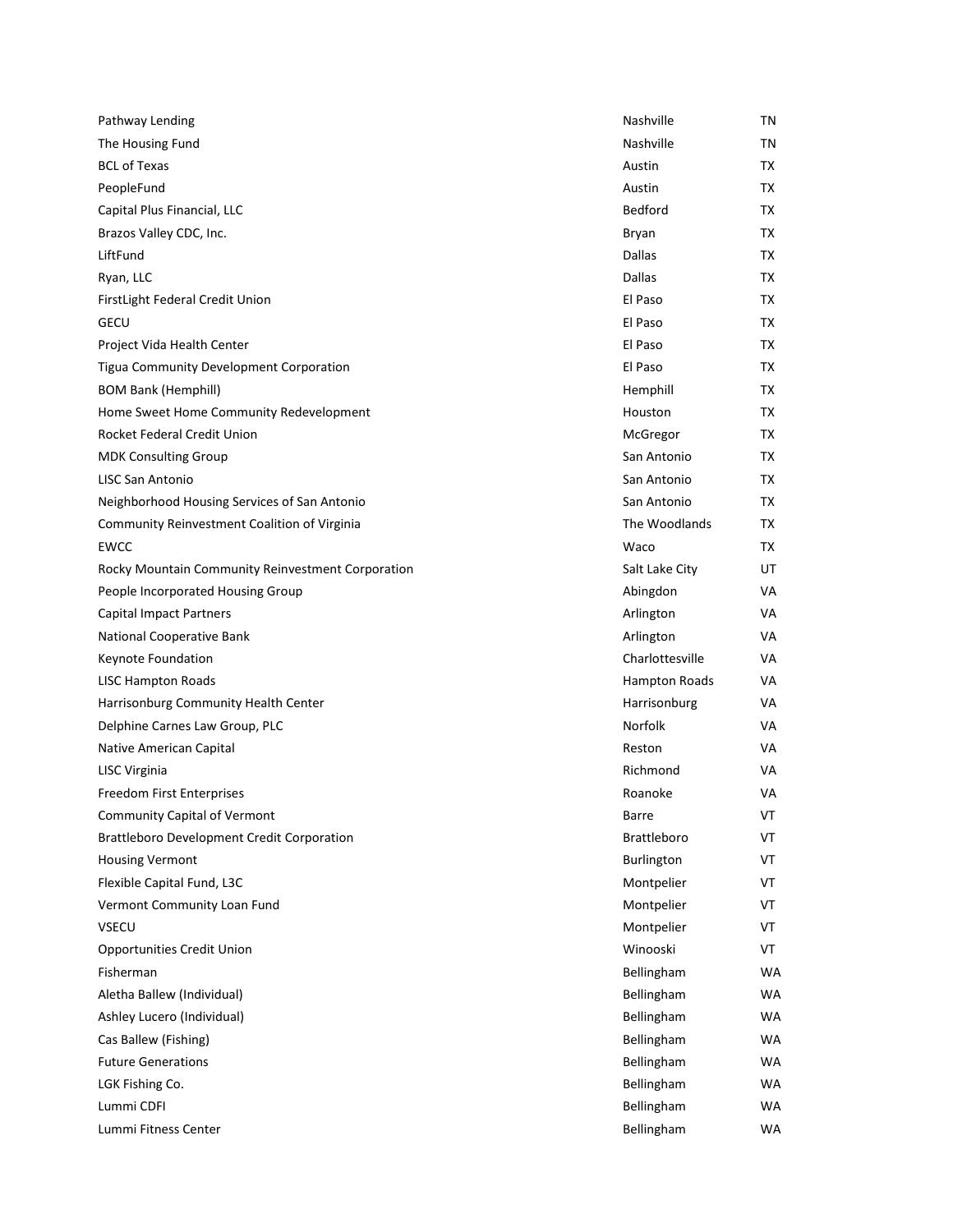| Lummi Nation                                  | Bellingham           | <b>WA</b> |
|-----------------------------------------------|----------------------|-----------|
| Frank Goes Behind (Artist)                    | Bellingham           | WA        |
| White Swan Environmental                      | Bellingham           | WA        |
| Lower Valley Credit Union (Benton City)       | <b>Benton City</b>   | WA        |
| Lower Valley Credit Union (East Wenatchee)    | East Wenatchee       | <b>WA</b> |
| Dorothy Case                                  | Ephrata              | WA        |
| Salish Screenprinting                         | Ferndale             | WA        |
| McLoughlin & Associates LLC                   | Gig Harbor           | WA        |
| Lower Valley Credit Union (Grandview)         | Grandview            | WA        |
| <b>Chehalis Tribe</b>                         | Hoquiam              | WA        |
| <b>Newrizons FCU</b>                          | Hoquiam              | WA        |
| Harborstone Credit Union                      | Lakewood             | WA        |
| SwilKanim.com                                 | Lummi Nation         | WA        |
| Northwest Native Development Fund             | Nespelem             | WA        |
| Chehalis Tribal Loan Fund                     | Oakville             | <b>WA</b> |
| Melanie Hjelm                                 | Oakville             | WA        |
| Pamela Youckton (Individual)                  | Oakville             | <b>WA</b> |
| Lower Valley Credit Union (Pasco)             | Pasco                | WA        |
| Lower Valley Credit Union (Pross)             | Pross                | WA        |
| <b>Business Impact NW</b>                     | Seattle              | <b>WA</b> |
| Community Collaborative Group, LLC            | Seattle              | WA        |
| Craft3                                        | Seattle              | <b>WA</b> |
| DownHome Solutions, LLC                       | Seattle              | WA        |
| <b>Express Credit Union</b>                   | Seattle              | WA        |
| HomeSight CDC, CDFI                           | Seattle              | <b>WA</b> |
| <b>LISC Washington State</b>                  | Seattle              | WA        |
| Canopy Federal Credit Union                   | Spokane              | <b>WA</b> |
| Lower Valley Credit Union (Sunnyside)         | Sunnyside            | WA        |
| <b>CU Strategic Planning</b>                  | Tacoma               | WA        |
| Lighthouse Community Credit Union             | Vancouver            | WA        |
| Lower Valley Credit Union (Yakima)            | Yakima               | WA        |
| <b>Future Unlimited Law PC</b>                | Yelm                 | WA        |
| Lower Valley Credit Union (Zillah)            | Zillah               | WA        |
| CoVantage Credit Union                        | Antigo               | WI        |
| <b>Royal Credit Union</b>                     | Eau Claire           | WI        |
| Wisconsin Native Loan Fund                    | Lac du Flambeau      | WI        |
| Habitat for Humanity of Dane County           | Madison              | WI        |
| Hmong Wisconsin Chamber of Commerce           | Milwaukee            | WI        |
| Impact Seven, Inc.                            | Milwaukee            | WI        |
| <b>MEDC</b>                                   | Milwaukee            | WI        |
| MGIC                                          | Milwaukee            | WI        |
| Community Assets for People. LLC              | <b>Stevens Point</b> | WI        |
| Natural Capital Investment Fund Inc.          | Charles Town         | <b>WV</b> |
| Community Works in West Virginia, Inc.        | Charleston           | <b>WV</b> |
| <b>Woodlands Community Lenders</b>            | <b>Elkins</b>        | <b>WV</b> |
| The Center for Rural Health Development, Inc. | Hurricane            | <b>WV</b> |